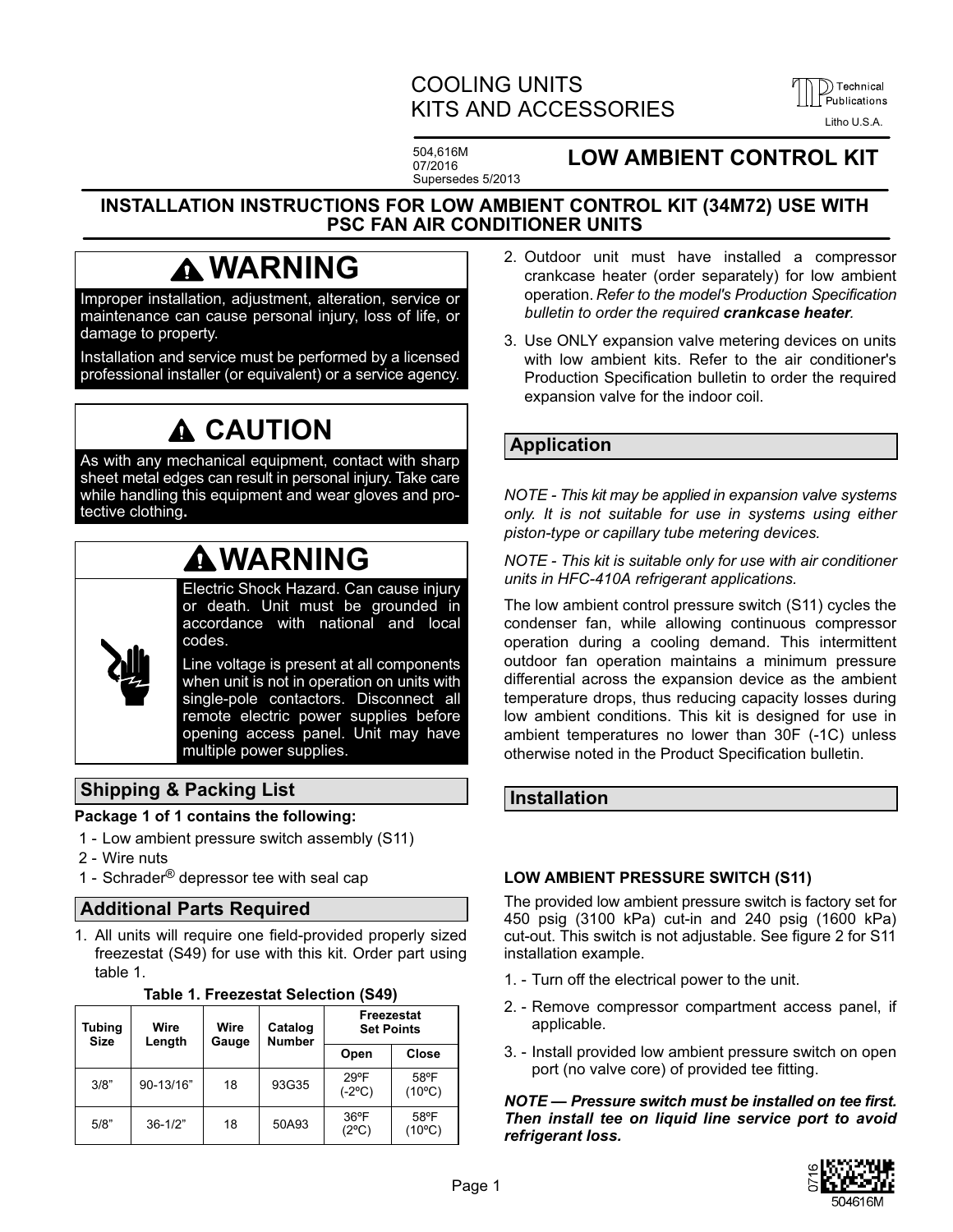<span id="page-1-0"></span>3a. If the unit has a mechanical fitting high pressure switch, remove the switch and install the end of the tee to the pressure tap fitting where you removed the high pressure switch. Connect the unit high pressure switch onto the last port with the valve core. Run the wires in the back of the control panel through the hole with the compressor wires. Wire the pressure switch per figure 3 wiring diagram. Make all electrical connections in the control box.



**Figure 1. Both Switches Installed on the Tee. Tee Installed on the Suction Line.**

3b. If the unit does not have a mechanical fitting high pressure switch, install tee fitting on the condensing unit liquid line service port. Run the wires up into the control box. Wire the pressure switch as per figure 3 wiring diagram. Make all electrical connections in the control box.



**Figure 2. Installation Pressure Switch (S11) on Liquid Line Service Valve**

4. - Install cap on valve core port and tighten to 6 to 8 ft.-lbs. When a torque wrench is not available, finger tighten and use an appropriately sized wrench to turn an additional 1/6 turn clockwise.



5. - Low ambient control pressure switch (S11) is wired in series with condenser fan. See figure 3 for typical field wiring for the low ambient control pressure switch.



**Figure 3. Typical Field Wiring of Low Ambient Control Pressure Switch (S11)**

### **FREEZESTAT (S49)**

The freezestat (ordered separately) will open and close at the non-adjustable set points listed in the following table.

- 1. A freezestat, sized per table [1](#page-0-0) and ordered separately, must be installed. Install the freezestat on one of the copper lines between the last hairpins and the suction manifold (see figure [4\)](#page-2-0).
- 2. The freezestat senses the line temperature and cycles the compressor off when the line temperature fails below its setpoint. The freezestat will open and closed as listed in table [1.](#page-0-0)
- 3. Connect freezestat (S49) wires as shown in figure [5.](#page-2-0)